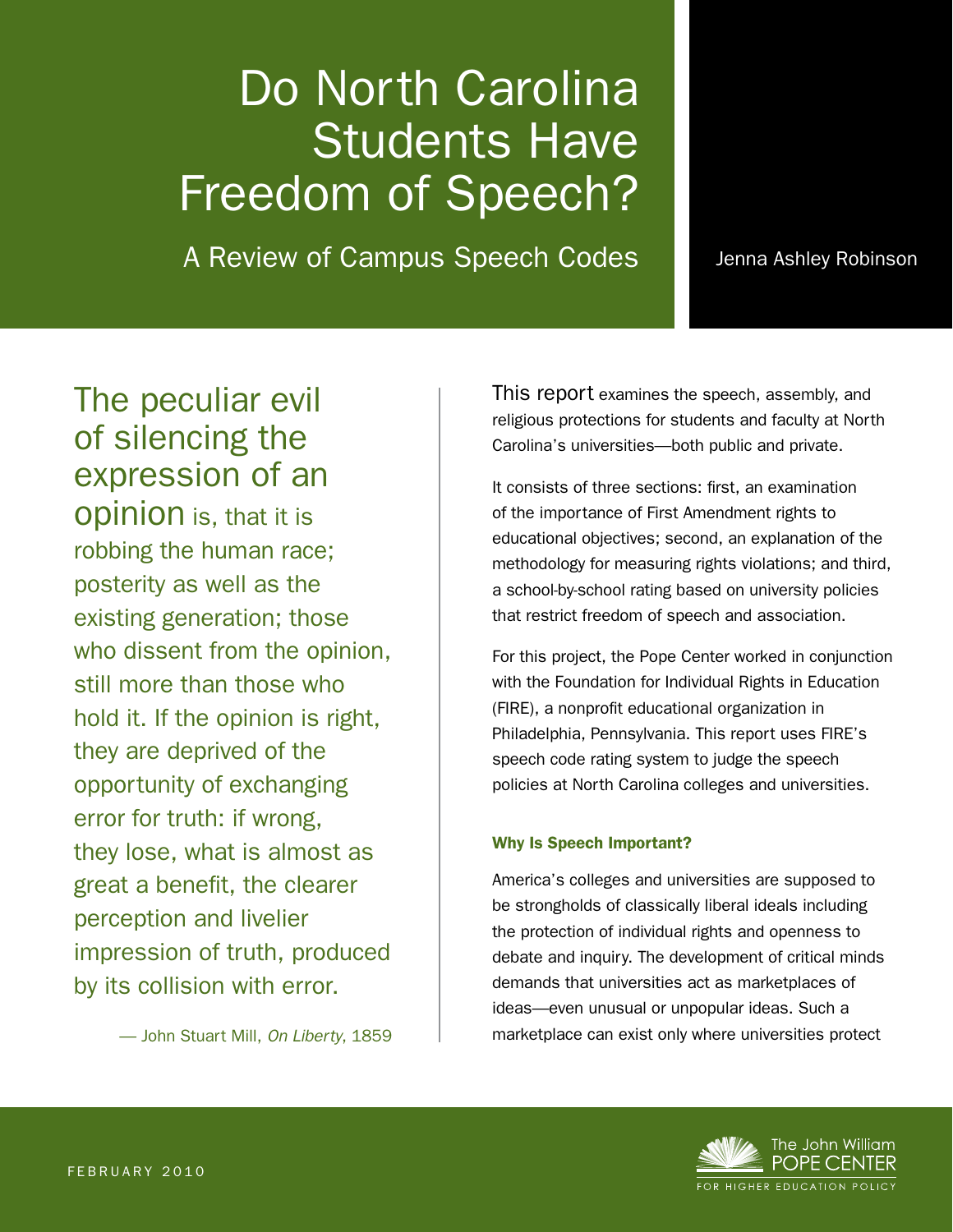constitutional rights to speech, religion, and assembly on campus.

Protecting students' First Amendment rights promotes liberal learning by:

- Increasing intellectual diversity on campus.
- Fostering respectful dialogue between faculty, students, and administrators—regardless of their political and religious beliefs.
- Allowing students to question and test received wisdom and to put forward controversial and unpopular opinions, whether offensive or not, and without fear of academic consequences.

But universities often deny students and faculty their fundamental rights—and thus fail in their educational missions. According to FIRE, "The university setting is where students are most subject to the assignment of group identity, to indoctrination of radical political orthodoxies, to legal inequality, to intrusion into private conscience, and to assaults upon the moral reality of individual rights and responsibilities."

- UNC Greensboro "will not tolerate any harassment of, discrimination against, or disrespect for persons."
- Bennett College for Women defines sexual harassment to include "behavior that suggests disgust or disdain for a different life style or different cultural values."
- Cabarrus College for Health Sciences prohibits students from using email to send "chain letters, letter-bombs, inappropriate jokes, or spam."
- Davidson College bans "innuendoes," "teasing," "jokes," and "comments or inquiries about dating."
- Livingstone College prohibits any conduct or expression that is "offensive or annoying to others."

Some university policies may look like rules to protect decorum or foster good manners, but they are often so broad that they can stifle the free exchange of ideas. Words like "innuendoes," "teasing," "inappropriate," and "disdain" (found below) can become tools for repression of free expression.

The Pope Center believes that one way to combat these trends is to expose illiberal university policies and practices to public criticism.

The following are examples of policies in force at North Carolina's colleges and universities:

• Campbell University prohibits "obscene or indecorous language or conduct indicating his/her disapproval of any matter."

To find out the specific speech code violations at each North Carolina college or university, go to popecenter.org/FIREratingsnc.

## FIRE's Speech Code Rating System

The Foundation for Individual Rights in Education defines a "speech code" as any university regulation or policy that prohibits expression that would be protected by the First Amendment in society at large. Any policy—such as a harassment policy, a student conduct code, or a posting policy—can be a speech code if it prohibits protected speech or expression.

**RED LIGHT** A "red light" institution has at least one policy that both clearly and substantially restricts freedom of speech. A "clear" restriction is one that unambiguously infringes on what is or should be protected expression. A "substantial" restriction on free speech is one that is broadly applicable to important categories of campus expression.



**YELLOW LIGHT** A "yellow light" institution has some policies that could ban or excessively regulate protected speech. The colleges and universities that earn yellow lights may have policies that restrict a significant amount of protected expression.



**GREEN LIGHT** If FIRE is unable to find a policy that seriously imperils speech, a college or university receives a "green light." A green light does not indicate that a school actively supports free expression. It simply means that FIRE is not currently aware of any serious threats to students' free speech rights in the policies on that campus.

FIRE applies its speech code rating system equally to public and most private universities. The FIRE website explains, "while private institutions are not directly legally bound to uphold the Constitution, those that promise debate and freedom are morally bound…to uphold the fundamental principles of free speech and of academic freedom, principles that underlie the First Amendment." Therefore, FIRE makes no distinction between public universities and those private universities that advertise themselves as centers of liberal learning.

Some private institutions—religious institutions such as Belmont Abbey or Southeastern Baptist Theological Seminary—have particular missions that require restrictions on speech. FIRE's website explains, "when a private university states clearly and consistently that it holds a certain set of values above a commitment to freedom of speech, FIRE does not rate that university." These restrictions on speech reflect the diversity of institutions that is an essential strength of American higher education. students are prohibited from "broadcasting unsolicited messages, by repeatedly sending unwanted mail, or by using someone else's name or [user ID]." More information is available about FIRE's speech code rating system at theFIRE.org. **Conclusion** This report illustrates the unfortunate reality that

Other private schools advertise their commitments to free speech, but then proceed to dishonor those commitments by placing restrictions on student and faculty expression. For example, Duke University claims, "The University cherishes freedom of expression, the diversity of values and perspectives inherent in an academic institution, the right to acknowledgment, and the value of privacy for all members of the Duke community." The school's computing and electronic communications policy (among others) violates that commitment, however;



North Carolina's institutions of higher education are, in many cases, failing to uphold their promises of free expression, assembly, and religion to students and faculty. In fact, no institutions in North Carolina have "green light" ratings.

*The information contained in this report was gathered from the schools' websites and from printed materials and was last checked in October 2009.*



*Source: The Foundation for Individual Rights in Education (FIRE)*

*Azhar Majeed, associate director of legal and public advocacy for FIRE, provided research assistance for this project.*